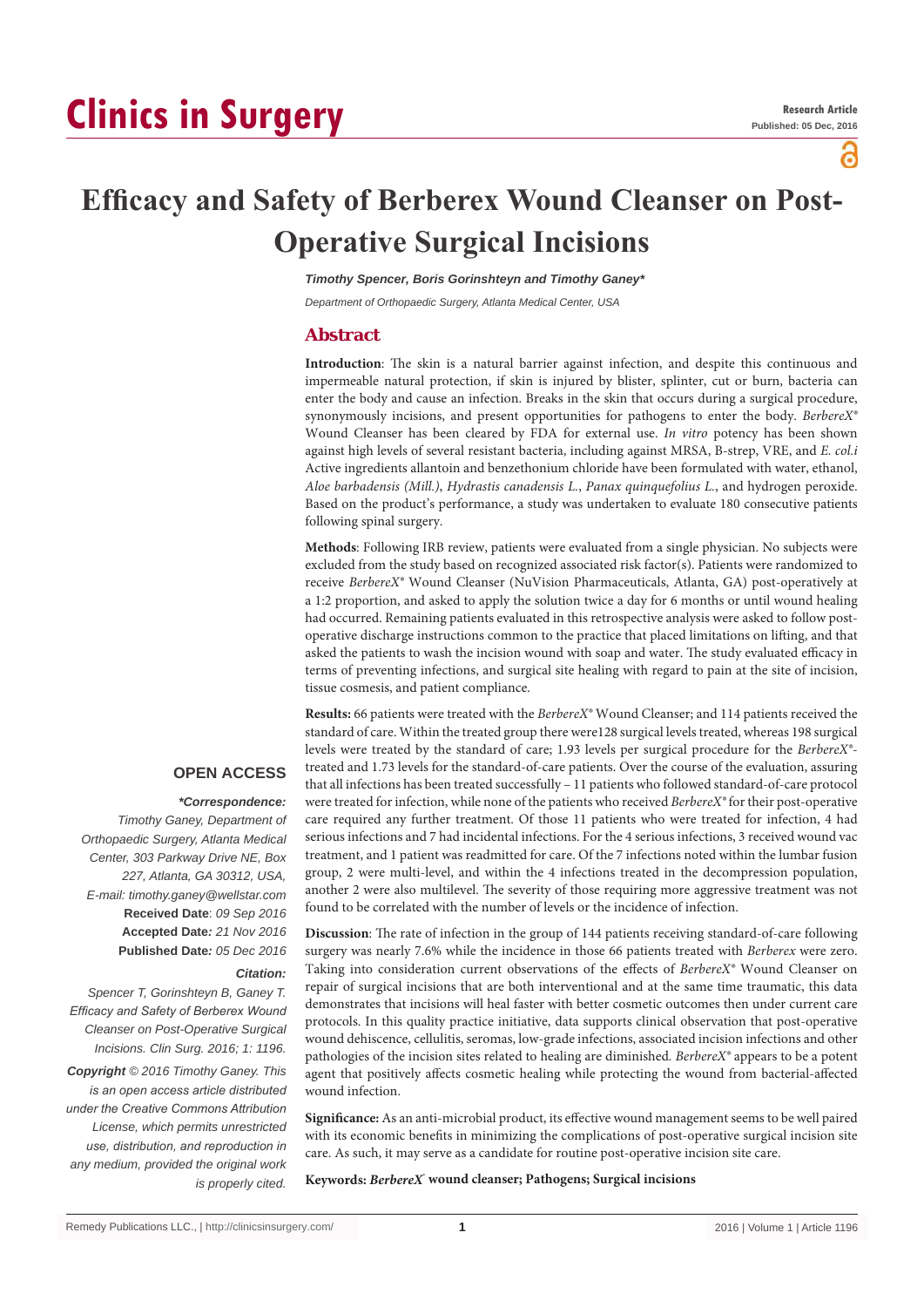#### **Introduction**

The skin is a natural barrier against infection, and as the largest organ in the body one of its major functions is to protect the body from infectious organisms such as parasites, bacteria and viruses that cause disease. In a greater sense however, the skin is more than a shield. In its role as an organ the skin also works to alert the immune system to the presence of harmful organisms, producing and excreting antibacterial substances, and supporting the growth of "healthy" bacteria. This is an important distinction to understand; healthy and pathogenic bacteria coexist as normal flora and maintaining the balance that is an inherent role of living tissue. If the skin is injured, bacteria can enter the body and may cause infections, or in other incidences. A reaction to injury may offset a balance of healthy and pathogenic organisms that can constitute a health risk.

The outermost layer of skin, called the epidermis, acts as a physical barrier between the inner body and the outer pathogens. The entire sciences of dermatology and immunology exist to define the skin, the wound healing process, the reconciliation of normal anatomy and regenerative repair of skin injury (Figure 1 and 2). The epidermis is a composite tissue that is 95% keratinocytes but also contains melanocytes, Langerhans cells, Merkel cells, and inflammatory cells. Keratinocytes are tightly connected to adjacent cells, so that a cobbled architecture of tightly appended cell edges assures that no bacteria can pass between them. As long as skin remains intact and healthy, bacteria and viruses are unable to penetrate the barrier. Despite this continuous and impermeable natural protection, if the skin is injured by a blister, splinter, cut or burn, bacteria can enter the body and cause an infection. This discussion centers on a separate and increasing risk–hospital-acquired infections and surgical-site infections. Breaks in the skins that occur during a surgical procedure, synonymously incisions, and present opportunities for pathogens to enter the body, and if not carefully, expose both patients and surgeons to infections.

More than 2 million people acquire serious infections with bacteria that are resistant to one or more of the antibiotics; at least 23,000 people die each year as a direct result of these antibioticresistant infections. A recent report [1] notes that on any given day approximately 1 of every 25 inpatients in U.S. acute care hospitals has at least one health care–associated infection. Pneumonia and surgicalsite infection are the most common infection types, and *C. difficile* the most common pathogen. Infections other than those associated with central catheters, urinary catheters, and ventilators account for the majority of the U.S. burden of healthcare–associated infections.

In addition to the psychosocial stress experienced by patients, antibiotic-resistant infections add considerable costs in the form of prolonged treatments, extended hospital stays, additional physician





visits and healthcare use, and greater incidences of disability and death relative to infections that are easily treatable with antibiotics. The total cost of antibiotic resistance to the U.S. economy, while difficult to calculate, has been estimated to vary from \$20 Billion in direct healthcare costs, to \$35 Billion when coupled to lost productivity.

Because surgical site infections (SSIs) occur on the part of the body where the surgery took place, they incur a cost and link to global responsibility for both the physician and the facility. After invasive surgery, the chances of developing an SSI are about 1 to 3 percent. When an SSI occurs it is typically within 30 days after surgery. The CDC describes three types of surgical site infections:

**Superficial incision SSI:** This infection occurs just in the area of the skin where the surgical incision was made.

**Deep incision SSI:** This infection occurs beneath the incision area in muscle tissue and in fascia, the tissue surrounding the muscles.

**Organ or space SSI:** This type of infection can be in any area of the body other than skin, muscle or fascia that was involved in the surgery, such as a body organ or a space between organs.

Any SSI may cause redness, delayed healing, fever, pain, tenderness, warmth or swelling. Additional signs and symptoms specific to the type of SSI are well defined as well, and each symptom and location carries with it risks and costs associated with the complexity of the site and the virulence of the pathogen. Typically, the clinical course of action requires that the treating physician identify the pathogen(s) and define a course of antibiotic therapy to eliminate them. If the SSI occurs deep within an organ, such as after spinal surgery, the potential increases for abscess, anatomical failure, and a second surgical procedure.

While surgical environments are made as aseptic and sterile as possible, microorganism contamination can subsequently infect a surgical wound through various forms of contact such as from the touch of a contaminated caregiver or surgical instrument, through microorganisms in the air, or through microorganisms already on the body that spread into the wound. The risk is further increased by factors such as: a surgical procedure that lasts more than two hours; co-morbidities such as diabetes, cancer and depleted immune system; age; disease; obesity; tobacco use; and even emergency care. Professionally the surgeon accepts patient care regardless of each patient's attendant risks. That said, understanding the possibility **Figure 1**: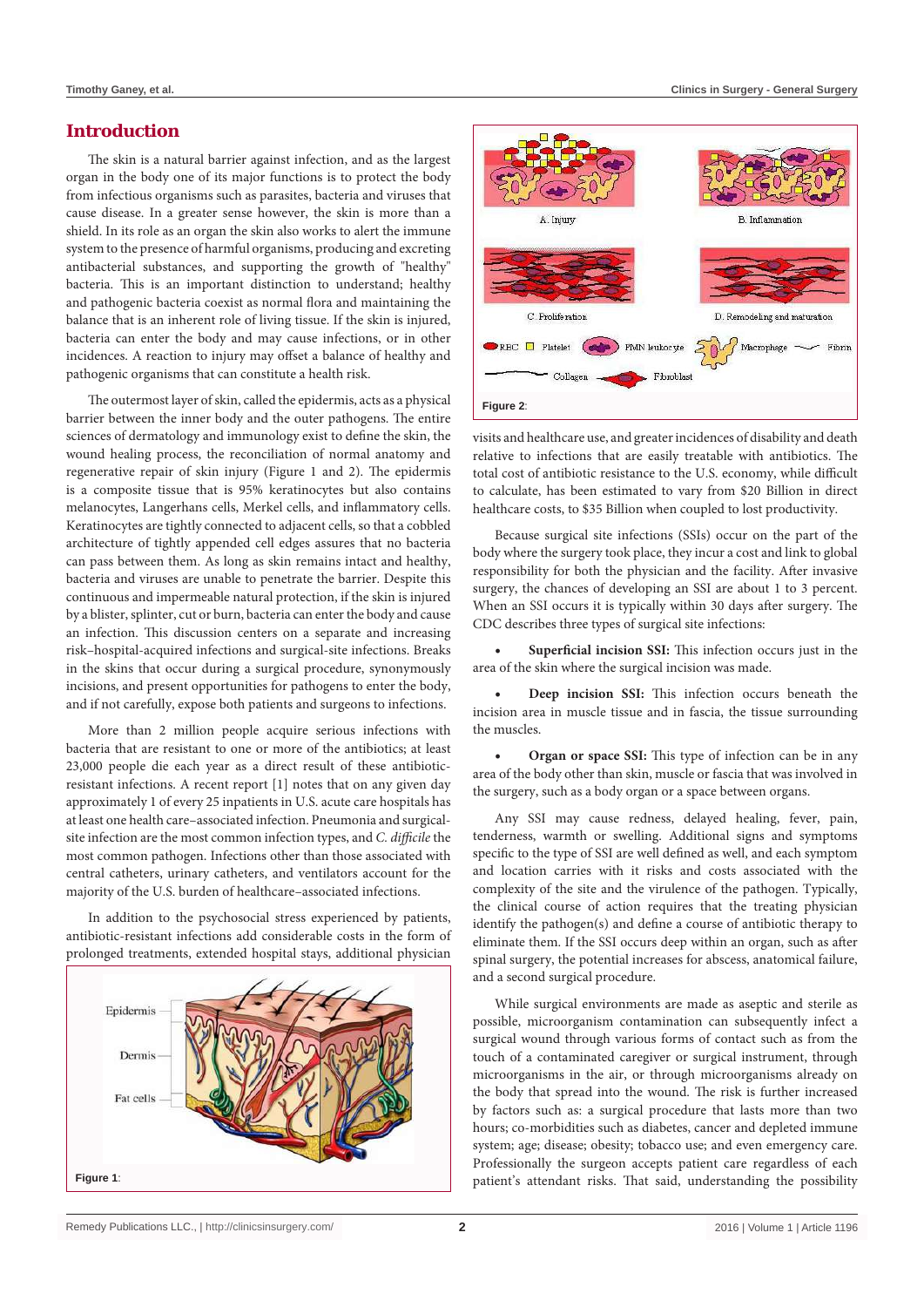#### Table 1: Patients were followed over the course of care and the data.

|                     | BerbereX® Wound Cleanser | <b>Standard Care</b> |
|---------------------|--------------------------|----------------------|
| Patients            | 66                       | 114                  |
| Number of Levels    | 128                      | 198                  |
| Procedure (levels)  |                          |                      |
| Kyphosis            | 6(8)                     | 5(5)                 |
| Lumbar Fusion [Inf] | 21(38)                   | 50(91) [7]           |
| Laminectomy         | 17(29)                   | 13(17)               |
| Cervical Fusion     | 20(49)                   | 22(41)               |
| Decompression       | 2(4)                     | 28(44) [4]           |
| Infections [Inf]    | ∩                        | 11                   |

for SSI requires that risk be not only accepted but addressed with vigilance. One of the single most efficient methods of preventing SSI has been achieved by incorporating anti-microbial wound cleansers as part of a post-surgical regimen to reduce skin flora and promote healing. A pilot study was implemented to evaluate 30 patients in a regimen of post-operative care with *BerbereX®* Wound Cleanser.

*BerbereX®* Wound Cleanser is a patent-pending product [2] that has been cleared by FDA as an Over-the-Counter (OTC) drug, and can be used to treat multiple pathologies such as are indicated on the product label. Its extraordinary potency against high levels of several resistant bacteria has previously been reported, including against MRSA, B-strep, VRE, and *E. coli* [3]. The active ingredients are allantoin and benzethonium chloride; the other ingredients are water, ethanol, *Aloe barbadensis (Mill.)*, *Hydrastis canadensis L.*, *Panax quinquefolius L.*, and hydrogen peroxide. In combination the ingredients appear to have synergistic action that would not be expected from their use independently of one another. The indication is for external use only. Based on the product's clear value in postoperative care, a study was undertaken of 180 consecutive patients in treatment following spinal surgery.

#### **Subjects and Methods**

All subjects evaluated in this retrospective trial were treated by a single physician at the *Greater Michigan Spine & Neurological Institute* in the United States. After consultation with the IRB, this analysis was deemed a quality practice improvement initiative, and not research. In part, the review and opinion indicated that the collection of data across the medical practice pertained to patient outcomes for those undergoing spinal procedures, thus patient medical data related to those procedures constituted quality improvement for the medical practice. Therefore, WIRB determined that IRB review was not required.

The patients varied in their ethnicities, and no subjects were excluded from the study based on recognized associated risk factor(s). Random patients received *BerbereX®* Wound Cleanser (NuVision Pharmaceuticals, Atlanta, GA) post-operatively and were asked to apply the solution twice a day for 6 months or until wound healing had occurred. Remaining patients evaluated in this retrospective analysis were asked to follow post-operative discharge instructions common to the practice that placed limitations on lifting, and that asked the patients to wash the incision wound with soap and water. The 30 patients (16 women and 14 men) who participated in the pilot study are included among the 180 patients reported for this study. All participants received written and oral information regarding the natural and potential risks of the study and gave their informed





**Figure 3:** Incision treated by standard of care.

consent. The study was designed to evaluate *BerbereX*<sup>®</sup> Wound Cleanser for safety, efficacy in terms of preventing infections, and quality of healing at the surgical site with regard to pain at the site of incision, tissue cosmesis, and patient compliance.

#### **Results**

Patients were followed over the course of care and the data is summarized in Table 1. In all 66 patients were treated with the *BerbereX®* Wound Cleanser; this was slightly less than half relative to the 114 patients who received the standard of care. Within that group of 66, in the aggregate 128 levels–indicating the number of vertebral bodies that were treated and thereby indicating the level of complexity as well–were treated and within the standard-of-care group, whereas an aggregate of 198 surgical levels were treated by the standard of care; amounting to an average of 1.93 levels per surgical procedure for the BerbereX<sup>®</sup>-treated and an average 1.73 levels for the standardof-care patients. Over the course of the evaluation– which was long enough to assure that all infections has been treated successfully– 11 patients who followed standard-of-care protocol were treated for infection, while none of the patients who received *BerbereX®* for their post-operative care required any further treatment–i.e., there were no infections in the *BerbereX*<sup>\*</sup>-treated group. Of those 11 patients who were treated for infection, 4 had serious infections and 7 had incidental infections. For the 4 serious infections, 3 received wound vac treatment, and 1 patient was readmitted for care. Of the 7 infections noted within the lumbar fusion group, 2 were multi-level, and within the 4 infections treated in the decompression population, another 2 were also multilevel. The severity of those requiring more aggressive treatment was not found to be correlated with the number of levels or the incidence of infection.

It is important to recognize that the objective of surgery is to relieve pain, improve functional recovery, and in whole enhance the quality of life for the patient receiving care. Cosmesis qualifies as a key outcome of the recovery process, and in particular females being treated with spinal surgery are interested in the wound, the scar, and the reapproximation of the margins of the skin with regard to the wound. Avoiding keloid scarring, and pigmentation shifts is a goal shared by both the surgeon and the patients.

Figures 3 and 4 show the same patient with two separate incisions performed at the same time during the surgery; one was anterior and the second posterior. Both incisions are in very high stress areas. The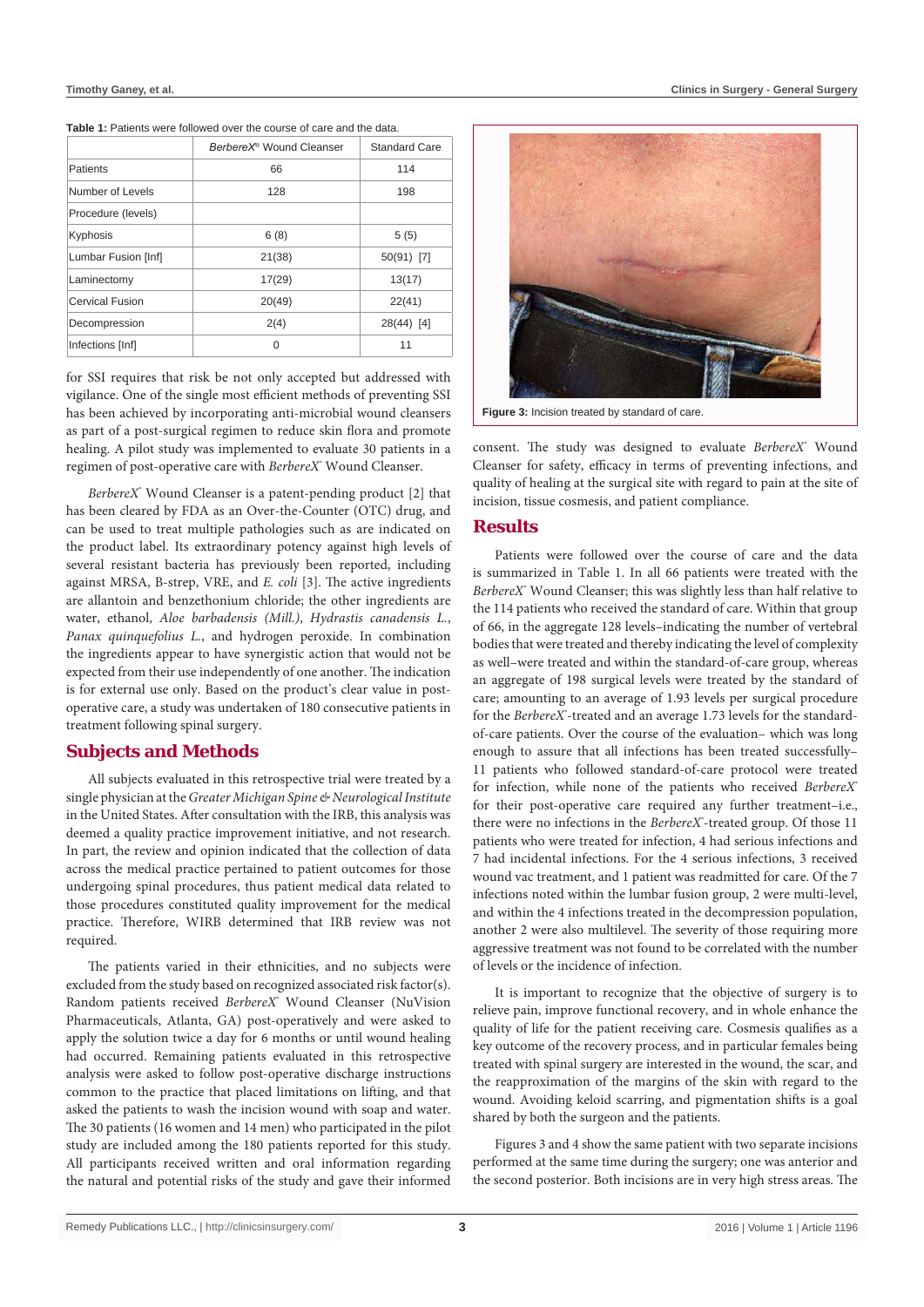

patient is a construction framer who returned to work the day after surgery. Figure 3 depicts the surgical site treated under the current standard of care. Figure 4 depicts a representative surgical site treated with *BerbereX*<sup>\*</sup> wound cleanser. These pictures were taken two weeks postoperatively. Hyper-pigmentation of the scar, inversion at the edges, edema, swelling, and fullness at the surgical site are evident, but thermal sensitivity to touch and subcutaneous tissue may have resulted from splitting of underlying absorbable suture. The incision treated with *BerbereX*<sup>\*</sup> exhibits neither hyperpigmentation nor inversion of edges, and the edges remain well-approximated without swelling, edema or warmth to touch at the incision. There was no evidence of accompanying seroma.

#### **Discussion**

As noted above *BerbereX®* Wound Cleanser is based on a patented and patent-pending botanical platform that previously has been reported to have quite potent antibiotic activity. The present study evaluated its effect on healing. Addressing the mechanisms of its synergistic action for either disinfection or promotion of healing is beyond the scope of this review, as the use of berberine as a therapeutic advantage has been well documented [4-18].

Several key observations can be made from this retrospective review. First, the incidence of infection is dramatically reduced. Achieving a "zero" incidence of infection within the treatment arm of this first group of 180 patients is remarkable. In the context of a single surgeon, single practice, approximately distributed surgical procedures as to anatomy and levels within that anatomy, it is hard to detect a bias. An argument might be made that a retrospective review has statistical uncertainty– e.g., maybe the patients who were found with infection would have had that event regardless of the care. But the reverse argument of only those within the standard of care were susceptible strongly supports implementing prevention and increases the validity of the review's conclusions.

Second, in 4 of the 11 patients treated for infection, it was severe enough to require intervention beyond a topical or oral antibiotic regimen. Of those 4 patients, 3 required wound vacuum care, and the fourth was readmitted for the infection. While the value of vacuum care is indisputable, its cost is high. In instance, KCI's proprietary V.A.C. <sup>\*</sup> Therapy System revolutionized the way in which the most serious, complex wounds have been treated. Therapy utilizes opencell polymer foam dressing that conforms to the wound bed. When

sealed and placed under negative (vacuum) pressure, the system creates a unique wound healing environment that has been shown to promote the wound healing process, reduce edema, prepare the wound bed for closure, promote the formation of granulation tissue and remove infectious materials. Over 8 million wounds have been treated with negative pressure wound therapy (NPWT). While the exact costs of care in the 3 patients treated with NPWT technology was not available, there are a number of cost comparator evaluations that define an average cost for diabetic foot ulcer treatment ranging between \$11, 984 and \$13, 557 depending upon the sponge interface (47), and for readmission for surgical site infections costs can range to nearly \$30,000 for 3-month care, and up to \$111,000 for 12 month admissions [19,20]. Though all the patient care in this study was successfully concluded within the 6-month period of post-operative analysis, it is clear that readmission of 1 patient together with courses of negative pressure therapy for 3 others could approach \$200,000 in care costs as a result of the original procedure and therefore not a reimbursable expense for the facility or the physician.

Third, the regeneration of the wound and the closure of the incision not only provided a barrier to a route of infection, but also appeared to reduce the fibroblast proliferation and subsequent scarring that attend many wounds. The BerbereX<sup>®</sup> formulation appears to be potent even in patients who have co-morbidities including diabetes. Previous work demonstrates several mechanisms that might support this therapeutic action [21-24].

A final consideration is the risk-benefit ratio for not only the patient but the surgeon. In general reimbursement is linked to outcome. Given the objective value of reducing infection, improving healing, neutralizing co-morbidities and minimizing additional costs of treatment, an investment in effective wound management following surgery is prudent. Thus the economic advantages are clear for implementation of an effective wound care program. The rate of infection in the group of 144 patients receiving standard-of-care following surgery was nearly 7.6% while the incidence in those 66 patients treated with *Berberex* were zero. If the estimates in current literature are correct in supporting a \$12,000 cost for negative pressure wound therapy, and if hospitalization requires a \$10,000 per month cost of care, then even just these 4 patients whose infections required more extensive care burdened the entire system. To demonstrate the point, those 4 patients represent 2.7% of the control group; based on national averages and studies cited (47,48), they spread an estimated cost of \$46,000 into the group of 144 patients [19,20]. The disseminated cost within this group is \$319.44 per patient. A 1% percent reduction in incidence of infection drops the extrapolated cost to \$28,962.96, and reduces the per cost risk adjustment from \$319.44 to \$201.13. Based on this study population, achieving a 1% incidence of serious infection– not merely an incident infection– had the ability to reduce the amortized risk cost by 37%. This data is critical, and though it is unlikely that any product or process will result in a net "0%" incidence, a 1% reduction would allow the entire group to be treated with a wound cleanser that costs \$118 per bottle. The low cost of achieving the reduction makes the intervention appealing.

The reduction in high costs that are not reimbursed, coupled with dose costs that are in the same range as those of other wound cleansers, would support a decision to specify *BerbereX®* Wound Cleanser in improved standards of care for post-operative protocols after invasive surgery. This is further supported by improved patient outcomes and the efficacy even in the presence of difficult co-morbidities such as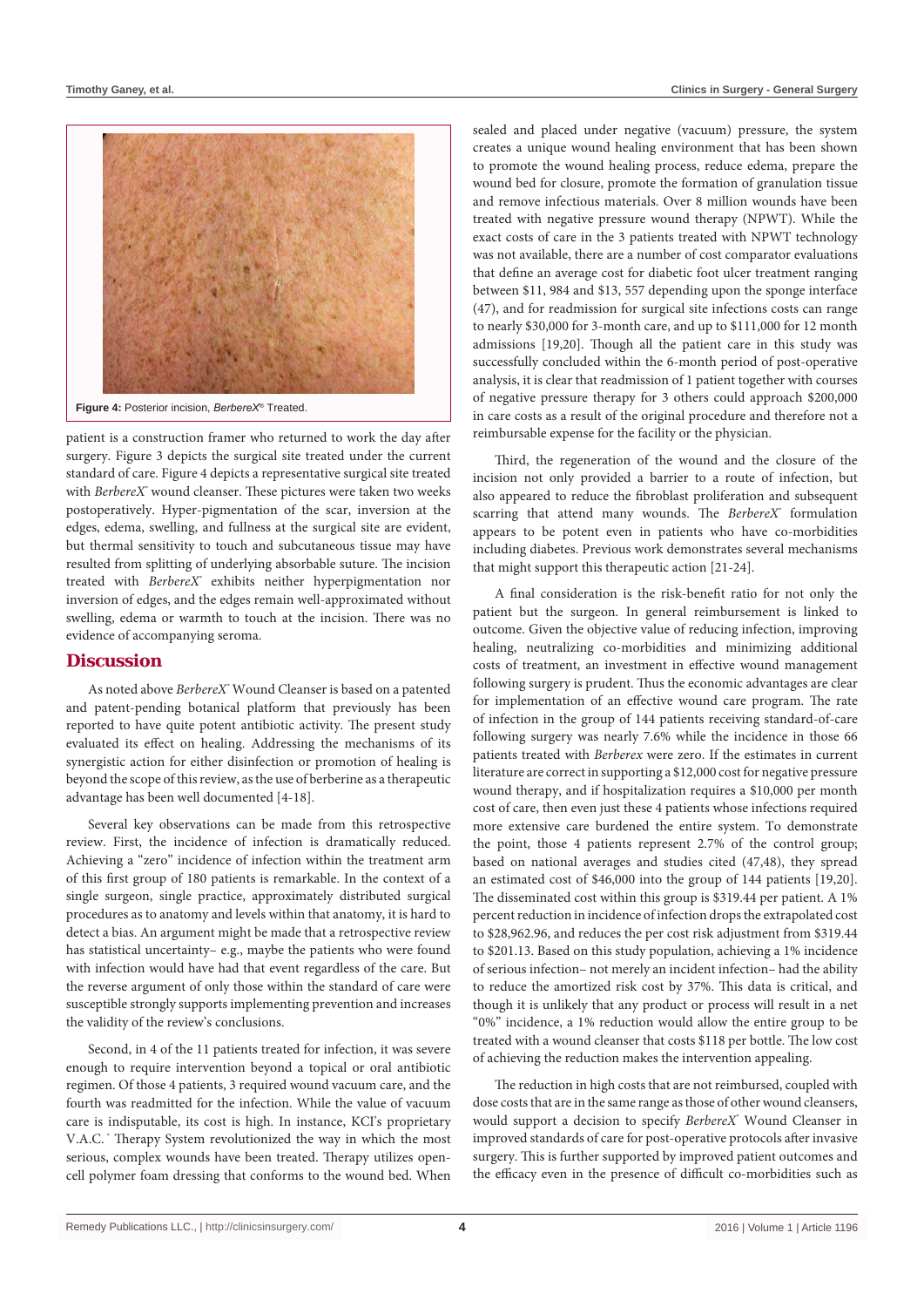diabetes. *BerbereX®* Wound Cleanser has HCPCS code A6260 and is reimbursed under Medicare part D and other insurance.

#### **Summary**

Taking into consideration current observations of the effects of *BerbereX®* Wound Cleanser on repair of surgical incisions that are both interventional and at the same time traumatic, this data demonstrates that incisions will heal faster with better cosmetic outcomes then under current care protocols. In this quality practice initiative, data supports clinical observation that post-operative wound dehiscence, cellulitis, seromas, low-grade infections, associated incision infections and other pathologies of the incision sites related to healing are diminished. BerbereX° appears to be a potent agent that affects cosmetic healing while at the same time serving to protect the wound from bacteria. Registered by FDA as an anti-microbial product, its effective wound management seems to be well paired with its economic benefits in minimizing the complications of post-operative surgical incision site care. As such, it may serve as a candidate for routine post-operative incision site care. Characterizing the efficacy of *BerbereX*<sup>\*</sup> would be further served by testing in a much larger population with additional surgeons and a greater number of points of care facilities. Reliable research instruments previously used for evaluating the duration of wound healing, including ultrasound grading, would further the understanding and benefits that have been discussed here.

#### **References**

- 1. [Magill SS, Edwards JR, Bamberg W, Beldavs ZG, Dumyati G, Kainer](http://www.ncbi.nlm.nih.gov/pubmed/24670166)  [MA, et al. For the Emerging Infections Program Healthcare-Associated](http://www.ncbi.nlm.nih.gov/pubmed/24670166)  [Infections and Antimicrobial Use Prevalence Survey Team. Multistate](http://www.ncbi.nlm.nih.gov/pubmed/24670166)  [Point-Prevalence Survey of Health Care–Associated Infections.](http://www.ncbi.nlm.nih.gov/pubmed/24670166) *N Engl J Med.* [2014; 370: 1198-1208.](http://www.ncbi.nlm.nih.gov/pubmed/24670166)
- 2. [Gorinshteyn B. Composition and Methods for Treating Surface Wounds.](http://patents.com/us-20140213990.html)  [US Pub Pat App No. 20140213990 A1. 2014.](http://patents.com/us-20140213990.html)
- 3. [Tyagi A, Franzus M, Kane SM, Henderson V, Ganey T. Berberex](http://professional.berberex.com/documents/King Hancock Orthopaedic Journal Vol. 17, 2014.pdf)  [Antimicrobial Performance: Assay for Antibiotic Susceptibility in](http://professional.berberex.com/documents/King Hancock Orthopaedic Journal Vol. 17, 2014.pdf)  Resistant Micro-Organisms. *[King / Hancock Orthopaedic J.](http://professional.berberex.com/documents/King Hancock Orthopaedic Journal Vol. 17, 2014.pdf)* 2014; 17: 27.
- 4. [Birdsall TC, Kelly GS. "Berberine: Therapeutic potential of an alkaloid](http://www.anaturalhealingcenter.com/documents/Thorne/articles/Berberine.pdf)  [found in several medicinal plants" \(PDF\).](http://www.anaturalhealingcenter.com/documents/Thorne/articles/Berberine.pdf) *Altern Med Rev.* 1997; 2: 94–103.
- 5. [Peter J. Gibbs, Kenneth R Seddon. "Berberine".](http://www.ncbi.nlm.nih.gov/pubmed/10767672) *Altern Med Rev* (London: [British Library\). 2000; 5: 175–177.](http://www.ncbi.nlm.nih.gov/pubmed/10767672)
- 6. [Xu Y, Wang Y, Yan L, Liang RM, Dai BD, Tang RJ, et al. "Proteomic analysis](http://www.ncbi.nlm.nih.gov/pubmed/19754040)  [reveals a synergistic mechanism of fluconazole and berberine against](http://www.ncbi.nlm.nih.gov/pubmed/19754040)  [fluconazole-resistant Candida albicans: endogenous ROS augmentation".](http://www.ncbi.nlm.nih.gov/pubmed/19754040)  *[J Proteome Res.](http://www.ncbi.nlm.nih.gov/pubmed/19754040)* 2009; 8: 5296–5304.
- 7. [Yu HH, Kim KJ, Cha JD, Kim HK, Lee YE, Choi NY, et al. "Antimicrobial](http://www.ncbi.nlm.nih.gov/pubmed/16379555)  [activity of berberine alone and in combination with ampicillin or oxacillin](http://www.ncbi.nlm.nih.gov/pubmed/16379555)  [against methicillin-resistant](http://www.ncbi.nlm.nih.gov/pubmed/16379555) *Staphylococcus aureus*". *J Med Food.* 2005; 8: [454–461.](http://www.ncbi.nlm.nih.gov/pubmed/16379555)
- 8. ["Poster Presentations".](http://onlinelibrary.wiley.com/doi/10.1111/j.1742-4658.2010.07680.x/abstract) *FEBS Journal. 2010;* 277: 37-271.
- 9. [Li Y, Zuo GY. "Advances in studies on antimicrobial activities of alkaloids".](http://en.cnki.com.cn/Article_en/CJFDTOTAL-ZCYO201006055.htm)  [Chinese Traditional and Herbal Drugs. 2010; 41: 6.](http://en.cnki.com.cn/Article_en/CJFDTOTAL-ZCYO201006055.htm)
- 10. [Stermitz FR, Lorenz P, Tawara JN, Zenewicz LA, Lewis K. "Synergy](http://www.ncbi.nlm.nih.gov/pubmed/10677479)  [in a medicinal plant: antimicrobial action of berberine potentiated by](http://www.ncbi.nlm.nih.gov/pubmed/10677479)  [5'-methoxyhydnocarpin, a multidrug pump inhibitor".](http://www.ncbi.nlm.nih.gov/pubmed/10677479) *Proc Natl Acad Sci USA.* 2000; [97: 1433–1437.](http://www.ncbi.nlm.nih.gov/pubmed/10677479)
- 11. [Zhang S, Zhang B, Xing K, Zhang X, Tian X, Dai W. "Inhibitory effects](http://www.ncbi.nlm.nih.gov/pubmed/20150713)  [of golden thread \(Coptis chinensis\) and berberine on Microcystis](http://www.ncbi.nlm.nih.gov/pubmed/20150713)  aeruginosa". *[Water Sci Technol.](http://www.ncbi.nlm.nih.gov/pubmed/20150713)* 2010; 61: 763 -769.
- 12. [Babbar OP, Chhatwal VK, Ray IB, Mehra MK. "Effect of berberine chloride](http://www.ncbi.nlm.nih.gov/pubmed/7185757)  [eye drops on clinically positive trachoma patients".](http://www.ncbi.nlm.nih.gov/pubmed/7185757) *Indian J Med Res.* 1982; [76: 83–88.](http://www.ncbi.nlm.nih.gov/pubmed/7185757)
- 13. [Kalla G, Singhi MK. "Cutaneous leishmaniasis in Jodhpur district".](http://www.ncbi.nlm.nih.gov/pubmed/20948018) *Indian [J Dermatol Venereol Leprol.](http://www.ncbi.nlm.nih.gov/pubmed/20948018)* 1996; 62: 149–151.
- 14. [Hu Y, Chen X, Duan H, Hu Y, Mu X. "Chinese herbal medicinal](http://www.ncbi.nlm.nih.gov/pubmed/19874221)  [ingredients inhibit secretion of IL-6, IL-8, E-selectin and TXB2in LPS](http://www.ncbi.nlm.nih.gov/pubmed/19874221)[induced rat intestinal microvascular endothelial cells".](http://www.ncbi.nlm.nih.gov/pubmed/19874221) *Immunopharmacol [Immunotoxicol.](http://www.ncbi.nlm.nih.gov/pubmed/19874221)* 2009; 31: 550–555.
- 15. [Choi BH, Kim YH, Ahn IS, Ha JH, Byun JM, Do MS. "The inhibition of](http://www.ncbi.nlm.nih.gov/pubmed/20016706)  [inflammatory molecule expression on 3T3-L1 adipocytes by berberine is](http://www.ncbi.nlm.nih.gov/pubmed/20016706)  [not mediated by leptin signaling".](http://www.ncbi.nlm.nih.gov/pubmed/20016706) *Nutr Res Pract.* 2009; 3: 84–88.
- 16. [Bhadra K, Kumar GS. "Therapeutic potential of nucleic acid-binding](http://www.ncbi.nlm.nih.gov/pubmed/20077560)  [isoquinoline alkaloids: Binding aspects and implications for drug design".](http://www.ncbi.nlm.nih.gov/pubmed/20077560)  *[Med Res Rev.](http://www.ncbi.nlm.nih.gov/pubmed/20077560)* 2011; 31: 821–862.
- 17. [Kuo CL, Chi CW, Liu TY. "The anti-inflammatory potential of berberine in](http://www.ncbi.nlm.nih.gov/pubmed/14732220)  [vitro and in vivo".](http://www.ncbi.nlm.nih.gov/pubmed/14732220) *Cancer Lett.* 2004*;* 203: 127–137.
- 18. [Sarna LK, Wu N, Hwang SY, Siow YL. "Berberine inhibits NADPH oxidase](http://www.ncbi.nlm.nih.gov/pubmed/20393601)  [mediated superoxide anion production in macrophages".](http://www.ncbi.nlm.nih.gov/pubmed/20393601) *Can J Physiol Pharmacol.* 2010; [88: 369–378.](http://www.ncbi.nlm.nih.gov/pubmed/20393601)
- 19. [Yin J, Zhang H, Ye J. "Traditional Chinese medicine in treatment of](http://www.ncbi.nlm.nih.gov/pubmed/18537696)  metabolic syndrome". *[Endocr Metab Immune Disord Drug Targets.](http://www.ncbi.nlm.nih.gov/pubmed/18537696)* 2008; [8: 99–111.](http://www.ncbi.nlm.nih.gov/pubmed/18537696)
- 20. [Wang C, Li J, Lv X, Zhang M, Song Y, Chen L, et al. "Ameliorative effect of](http://www.ncbi.nlm.nih.gov/pubmed/19686728)  [berberine on endothelial dysfunction in diabetic rats induced by high fat](http://www.ncbi.nlm.nih.gov/pubmed/19686728)  [diet and streptozotocin".](http://www.ncbi.nlm.nih.gov/pubmed/19686728) *EurJ Pharmacol.* 2009; 620: 131–137.
- 21. [Gu Y, Zhang Y, Shi X, Li X, Hong J, Chen J, et al. "Effect of traditional](http://www.ncbi.nlm.nih.gov/pubmed/20298851)  [Chinese medicine berberine on type 2 diabetes based on comprehensive](http://www.ncbi.nlm.nih.gov/pubmed/20298851)  [metabonomics".](http://www.ncbi.nlm.nih.gov/pubmed/20298851) *Talanta.* 2010; 81: 766–772.
- 22. [Zhang H, Wei J, Xue R, Wu JD, Zhao W, Wang ZZ, et al. "Berberine lowers](http://www.ncbi.nlm.nih.gov/pubmed/19800084)  [blood glucose in type 2 diabetes mellitus patients through increasing](http://www.ncbi.nlm.nih.gov/pubmed/19800084)  [insulin receptor expression".](http://www.ncbi.nlm.nih.gov/pubmed/19800084) *Metabolism.* 2009; 59: 285–292.
- 23. [Wang JM, Yang Z, Xu MG, Chen L, Wang Y, Su C, et al. "Berberine](http://www.ncbi.nlm.nih.gov/pubmed/19401197)[induced decline in circulating CD31+/CD42- microparticles is associated](http://www.ncbi.nlm.nih.gov/pubmed/19401197)  [with improvement of endothelial function in humans".](http://www.ncbi.nlm.nih.gov/pubmed/19401197) *Eur J Pharmacol.*  2009; [614: 77–83.](http://www.ncbi.nlm.nih.gov/pubmed/19401197)
- 24. [Wu LY, Ma ZM, Fan XL, Zhao T, Liu ZH, Huang X, et al. "The anti-necrosis](http://www.ncbi.nlm.nih.gov/pubmed/19902381)  [role of hypoxic preconditioning after acute anoxia is mediated by aldose](http://www.ncbi.nlm.nih.gov/pubmed/19902381)  [reductase and sorbitol pathway in PC12 cells".](http://www.ncbi.nlm.nih.gov/pubmed/19902381) *Cell Stress Chaperones.*  [2009; 15: 387–394.](http://www.ncbi.nlm.nih.gov/pubmed/19902381)
- 25. [Holy EW, Akhmedov A, Lüscher TF, Tanner FC. "Berberine, a natural](http://www.ncbi.nlm.nih.gov/pubmed/19014947)  [lipid-lowering drug, exerts prothrombotic effects on vascular cells".](http://www.ncbi.nlm.nih.gov/pubmed/19014947) *J Mol [Cell Cardiol.](http://www.ncbi.nlm.nih.gov/pubmed/19014947)* 2009; 46: 234–240.
- 26. [Wang Y, Huang Y, Lam KS, Li Y, Wong WT, Ye H, et al. "Berberine prevents](http://www.ncbi.nlm.nih.gov/pubmed/19251722)  [hyperglycemia-induced endothelial injury and enhances vasodilatation via](http://www.ncbi.nlm.nih.gov/pubmed/19251722)  [adenosine monophosphate-activated protein kinase and endothelial nitric](http://www.ncbi.nlm.nih.gov/pubmed/19251722)  [oxide synthase".](http://www.ncbi.nlm.nih.gov/pubmed/19251722) *Cardiovasc Res.* 2009; 82: 484–492.
- 27. [Turner N, Li JY, Gosby A, To SW, Cheng Z, Miyoshi H, et al. "Berberine](http://www.ncbi.nlm.nih.gov/pubmed/18285556)  [and its more biologically available derivative, dihydroberberine, inhibit](http://www.ncbi.nlm.nih.gov/pubmed/18285556)  [mitochondrial respiratory complex I: a mechanism for the action of](http://www.ncbi.nlm.nih.gov/pubmed/18285556)  [berberine to activate AMP-activated protein kinase and improve insulin](http://www.ncbi.nlm.nih.gov/pubmed/18285556)  action". *Diabetes.* 2008; [57: 1414–1418.](http://www.ncbi.nlm.nih.gov/pubmed/18285556)
- 28. [Jeong HW, Hsu KC, Lee JW, Ham M, Huh JY, Shin HJ, et al. "Berberine](http://www.ncbi.nlm.nih.gov/pubmed/19208854)  [suppresses pro-inflammatory responses through AMPK activation in](http://www.ncbi.nlm.nih.gov/pubmed/19208854)  macrophages". *[Am J Physiol Endocrinol Metab.](http://www.ncbi.nlm.nih.gov/pubmed/19208854)* 2009; 296: E955–E964.
- 29. [Huang Z, Wang L, Meng S, Wang Y, Chen T, Wang C. "Berberine reduces](http://www.ncbi.nlm.nih.gov/pubmed/19576641)  [both MMP-9 and EMMPRIN expression through prevention of p38](http://www.ncbi.nlm.nih.gov/pubmed/19576641)  [pathway activation in PMA-induced macrophages".](http://www.ncbi.nlm.nih.gov/pubmed/19576641) *Int J Cardiol.* 2009; [146: 153–158.](http://www.ncbi.nlm.nih.gov/pubmed/19576641)